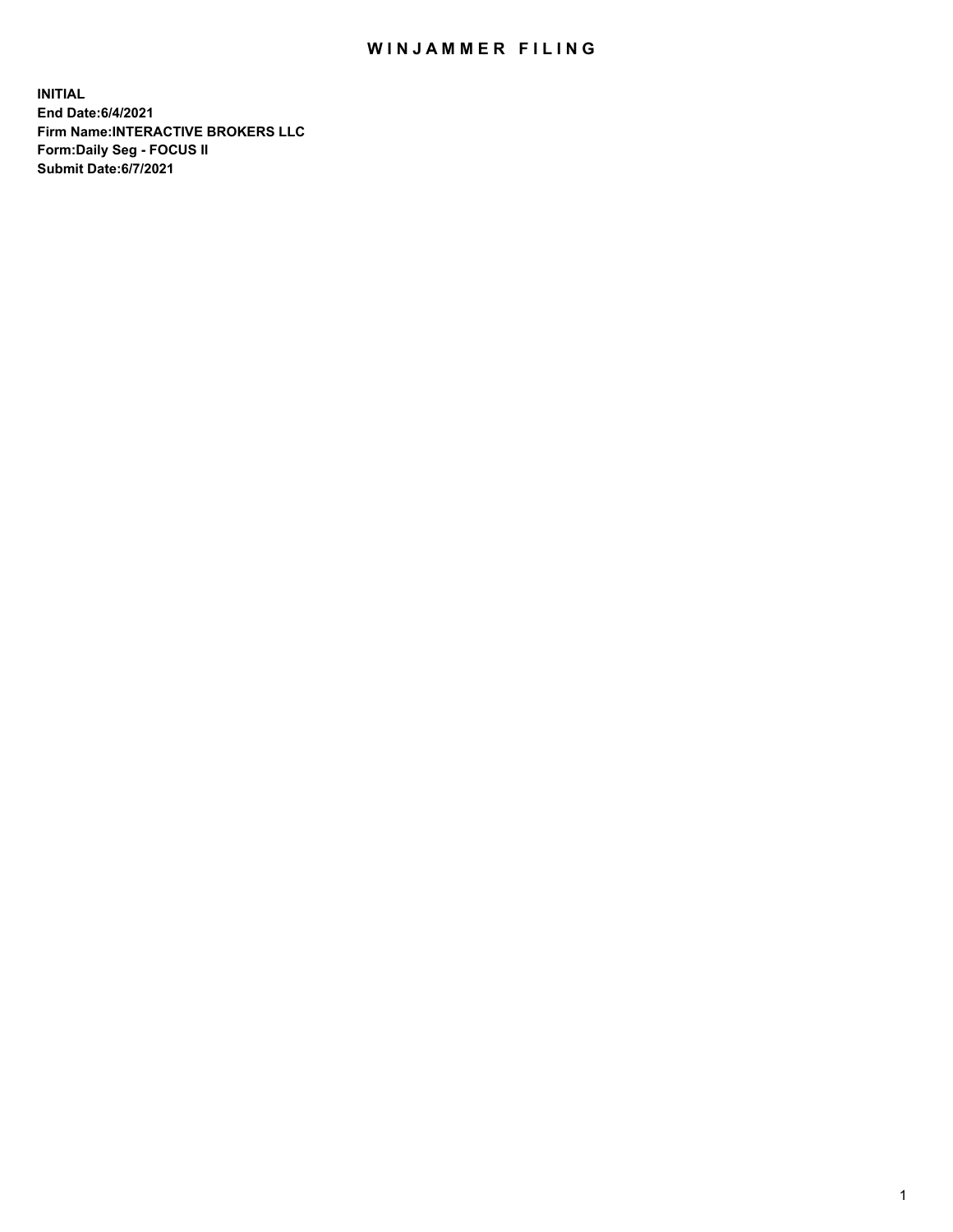**INITIAL End Date:6/4/2021 Firm Name:INTERACTIVE BROKERS LLC Form:Daily Seg - FOCUS II Submit Date:6/7/2021 Daily Segregation - Cover Page**

| Name of Company                                                                                                                                                                                                                                                                                                                | <b>INTERACTIVE BROKERS LLC</b>                                                                  |
|--------------------------------------------------------------------------------------------------------------------------------------------------------------------------------------------------------------------------------------------------------------------------------------------------------------------------------|-------------------------------------------------------------------------------------------------|
| <b>Contact Name</b>                                                                                                                                                                                                                                                                                                            | <b>James Menicucci</b>                                                                          |
| <b>Contact Phone Number</b>                                                                                                                                                                                                                                                                                                    | 203-618-8085                                                                                    |
| <b>Contact Email Address</b>                                                                                                                                                                                                                                                                                                   | jmenicucci@interactivebrokers.c<br>om                                                           |
| FCM's Customer Segregated Funds Residual Interest Target (choose one):<br>a. Minimum dollar amount: ; or<br>b. Minimum percentage of customer segregated funds required:%; or<br>c. Dollar amount range between: and; or<br>d. Percentage range of customer segregated funds required between:% and%.                          | $\overline{\mathbf{0}}$<br>$\overline{\mathbf{0}}$<br>155,000,000 245,000,000<br>0 <sub>0</sub> |
| FCM's Customer Secured Amount Funds Residual Interest Target (choose one):<br>a. Minimum dollar amount: ; or<br>b. Minimum percentage of customer secured funds required:%; or<br>c. Dollar amount range between: and; or<br>d. Percentage range of customer secured funds required between:% and%.                            | $\overline{\mathbf{0}}$<br>$\overline{\mathbf{0}}$<br>80,000,000 120,000,000<br>0 <sub>0</sub>  |
| FCM's Cleared Swaps Customer Collateral Residual Interest Target (choose one):<br>a. Minimum dollar amount: ; or<br>b. Minimum percentage of cleared swaps customer collateral required:% ; or<br>c. Dollar amount range between: and; or<br>d. Percentage range of cleared swaps customer collateral required between:% and%. | $\overline{\mathbf{0}}$<br>$\overline{\mathbf{0}}$<br>0 <sub>0</sub><br>0 <sub>0</sub>          |

Attach supporting documents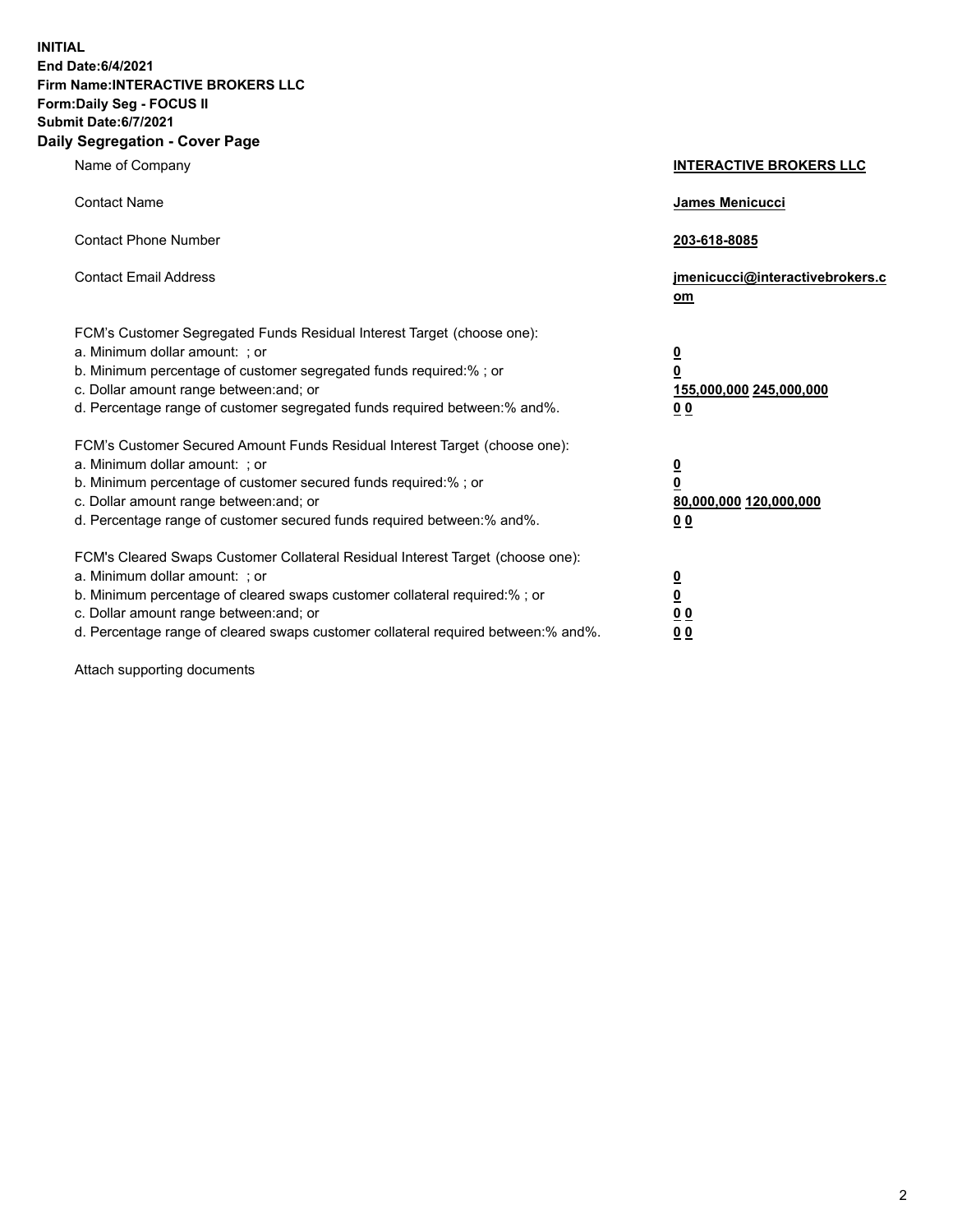## **INITIAL End Date:6/4/2021 Firm Name:INTERACTIVE BROKERS LLC Form:Daily Seg - FOCUS II Submit Date:6/7/2021 Daily Segregation - Secured Amounts**

|                | Dany Ocgregation - Oceanea Anioante                                                         |                                   |
|----------------|---------------------------------------------------------------------------------------------|-----------------------------------|
|                | Foreign Futures and Foreign Options Secured Amounts                                         |                                   |
|                | Amount required to be set aside pursuant to law, rule or regulation of a foreign            | $0$ [7305]                        |
|                | government or a rule of a self-regulatory organization authorized thereunder                |                                   |
| $\mathbf{1}$ . | Net ledger balance - Foreign Futures and Foreign Option Trading - All Customers             |                                   |
|                | A. Cash                                                                                     | 506,620,410 [7315]                |
|                | B. Securities (at market)                                                                   | $0$ [7317]                        |
| 2.             | Net unrealized profit (loss) in open futures contracts traded on a foreign board of trade   | 27,126,273 [7325]                 |
| 3.             | Exchange traded options                                                                     |                                   |
|                | a. Market value of open option contracts purchased on a foreign board of trade              | 103,537 [7335]                    |
|                | b. Market value of open contracts granted (sold) on a foreign board of trade                | -14,705 [7337]                    |
| 4.             | Net equity (deficit) (add lines 1. 2. and 3.)                                               | 533,835,515 [7345]                |
| 5.             | Account liquidating to a deficit and account with a debit balances - gross amount           | 4,431 [7351]                      |
|                | Less: amount offset by customer owned securities                                            | 0 [7352] 4,431 [7354]             |
| 6.             | Amount required to be set aside as the secured amount - Net Liquidating Equity              | 533,839,946 [7355]                |
|                | Method (add lines 4 and 5)                                                                  |                                   |
| 7.             | Greater of amount required to be set aside pursuant to foreign jurisdiction (above) or line | 533,839,946 [7360]                |
|                | 6.                                                                                          |                                   |
|                | FUNDS DEPOSITED IN SEPARATE REGULATION 30.7 ACCOUNTS                                        |                                   |
| $\mathbf{1}$ . | Cash in banks                                                                               |                                   |
|                | A. Banks located in the United States                                                       | 58,821,590 [7500]                 |
|                | B. Other banks qualified under Regulation 30.7                                              | 0 [7520] 58,821,590 [7530]        |
| 2.             | <b>Securities</b>                                                                           |                                   |
|                | A. In safekeeping with banks located in the United States                                   | 300,000,000 [7540]                |
|                | B. In safekeeping with other banks qualified under Regulation 30.7                          | 0 [7560] 300,000,000 [7570]       |
| 3.             | Equities with registered futures commission merchants                                       |                                   |
|                | A. Cash                                                                                     | $Q$ [7580]                        |
|                | <b>B.</b> Securities                                                                        | $0$ [7590]                        |
|                | C. Unrealized gain (loss) on open futures contracts                                         | $0$ [7600]                        |
|                | D. Value of long option contracts                                                           | $0$ [7610]                        |
|                | E. Value of short option contracts                                                          | 0 [7615] 0 [7620]                 |
| 4.             | Amounts held by clearing organizations of foreign boards of trade                           |                                   |
|                | A. Cash                                                                                     | $Q$ [7640]                        |
|                | <b>B.</b> Securities                                                                        | $0$ [7650]                        |
|                | C. Amount due to (from) clearing organization - daily variation                             | $0$ [7660]                        |
|                | D. Value of long option contracts                                                           | $0$ [7670]                        |
|                | E. Value of short option contracts                                                          | 0 [7675] 0 [7680]                 |
| 5.             | Amounts held by members of foreign boards of trade                                          |                                   |
|                | A. Cash                                                                                     | 296,532,374 [7700]                |
|                | <b>B.</b> Securities                                                                        | $0$ [7710]                        |
|                | C. Unrealized gain (loss) on open futures contracts                                         | 4,037,536 [7720]                  |
|                | D. Value of long option contracts                                                           | 103,537 [7730]                    |
|                | E. Value of short option contracts                                                          | -14,705 [7735] 300,658,742 [7740] |
| 6.             | Amounts with other depositories designated by a foreign board of trade                      | $0$ [7760]                        |
| 7.             | Segregated funds on hand                                                                    | $0$ [7765]                        |
| 8.             | Total funds in separate section 30.7 accounts                                               | 659,480,332 [7770]                |
| 9.             | Excess (deficiency) Set Aside for Secured Amount (subtract line 7 Secured Statement         | 125,640,386 [7380]                |
|                | Page 1 from Line 8)                                                                         |                                   |
| 10.            | Management Target Amount for Excess funds in separate section 30.7 accounts                 | 80,000,000 [7780]                 |
| 11.            | Excess (deficiency) funds in separate 30.7 accounts over (under) Management Target          | 45,640,386 [7785]                 |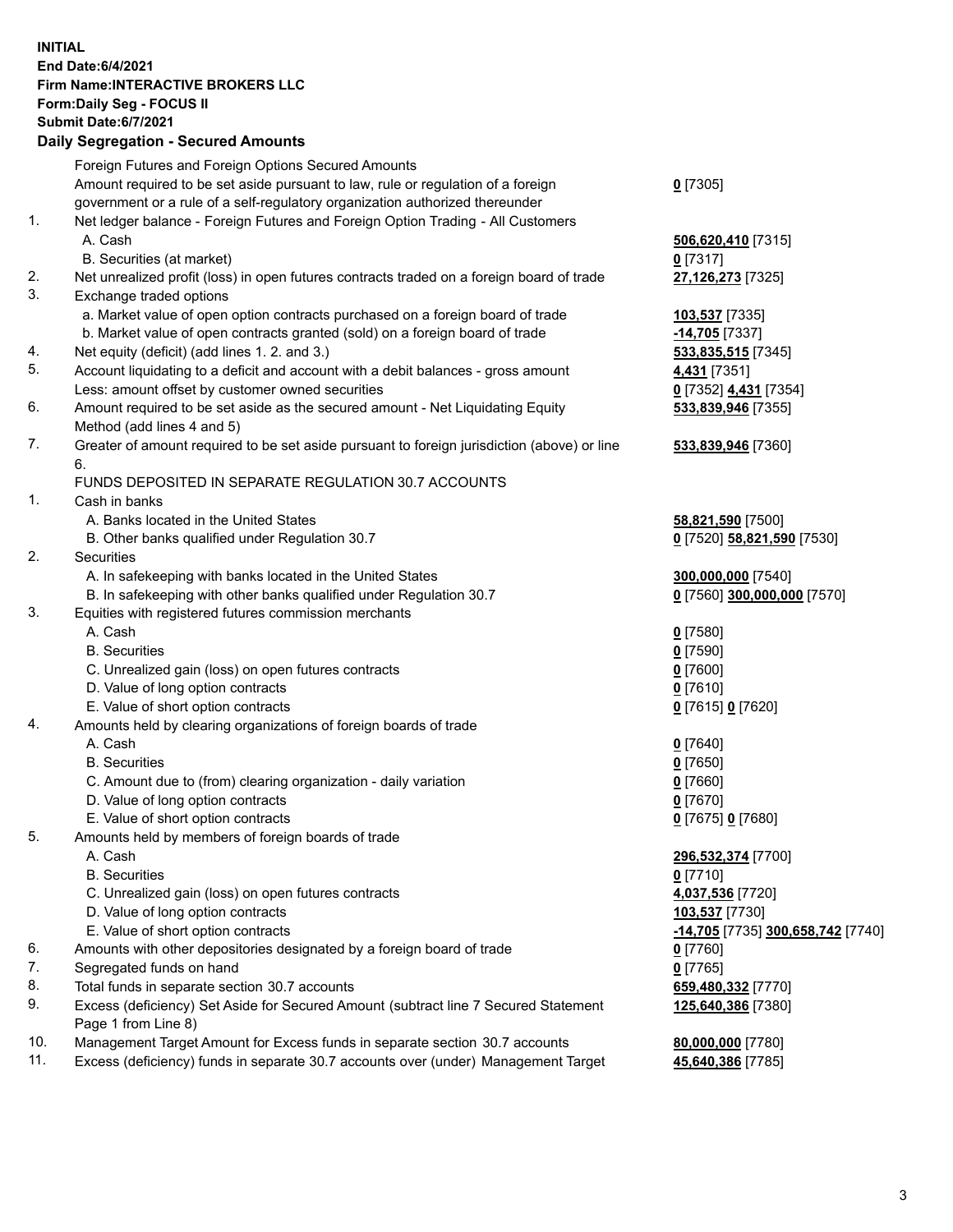**INITIAL End Date:6/4/2021 Firm Name:INTERACTIVE BROKERS LLC Form:Daily Seg - FOCUS II Submit Date:6/7/2021 Daily Segregation - Segregation Statement** SEGREGATION REQUIREMENTS(Section 4d(2) of the CEAct) 1. Net ledger balance A. Cash **6,744,238,196** [7010] B. Securities (at market) **0** [7020] 2. Net unrealized profit (loss) in open futures contracts traded on a contract market **274,382,992** [7030] 3. Exchange traded options A. Add market value of open option contracts purchased on a contract market **326,886,882** [7032] B. Deduct market value of open option contracts granted (sold) on a contract market **-237,019,032** [7033] 4. Net equity (deficit) (add lines 1, 2 and 3) **7,108,489,038** [7040] 5. Accounts liquidating to a deficit and accounts with debit balances - gross amount **1,268,745** [7045] Less: amount offset by customer securities **0** [7047] **1,268,745** [7050] 6. Amount required to be segregated (add lines 4 and 5) **7,109,757,783** [7060] FUNDS IN SEGREGATED ACCOUNTS 7. Deposited in segregated funds bank accounts A. Cash **1,608,143,984** [7070] B. Securities representing investments of customers' funds (at market) **3,248,494,000** [7080] C. Securities held for particular customers or option customers in lieu of cash (at market) **0** [7090] 8. Margins on deposit with derivatives clearing organizations of contract markets A. Cash **1,986,045,754** [7100] B. Securities representing investments of customers' funds (at market) **373,158,652** [7110] C. Securities held for particular customers or option customers in lieu of cash (at market) **0** [7120] 9. Net settlement from (to) derivatives clearing organizations of contract markets **3,882,760** [7130] 10. Exchange traded options A. Value of open long option contracts **326,879,437** [7132] B. Value of open short option contracts **-237,124,166** [7133] 11. Net equities with other FCMs A. Net liquidating equity **0** [7140] B. Securities representing investments of customers' funds (at market) **0** [7160] C. Securities held for particular customers or option customers in lieu of cash (at market) **0** [7170] 12. Segregated funds on hand **0** [7150] 13. Total amount in segregation (add lines 7 through 12) **7,309,480,421** [7180] 14. Excess (deficiency) funds in segregation (subtract line 6 from line 13) **199,722,638** [7190] 15. Management Target Amount for Excess funds in segregation **155,000,000** [7194]

16. Excess (deficiency) funds in segregation over (under) Management Target Amount Excess

**44,722,638** [7198]